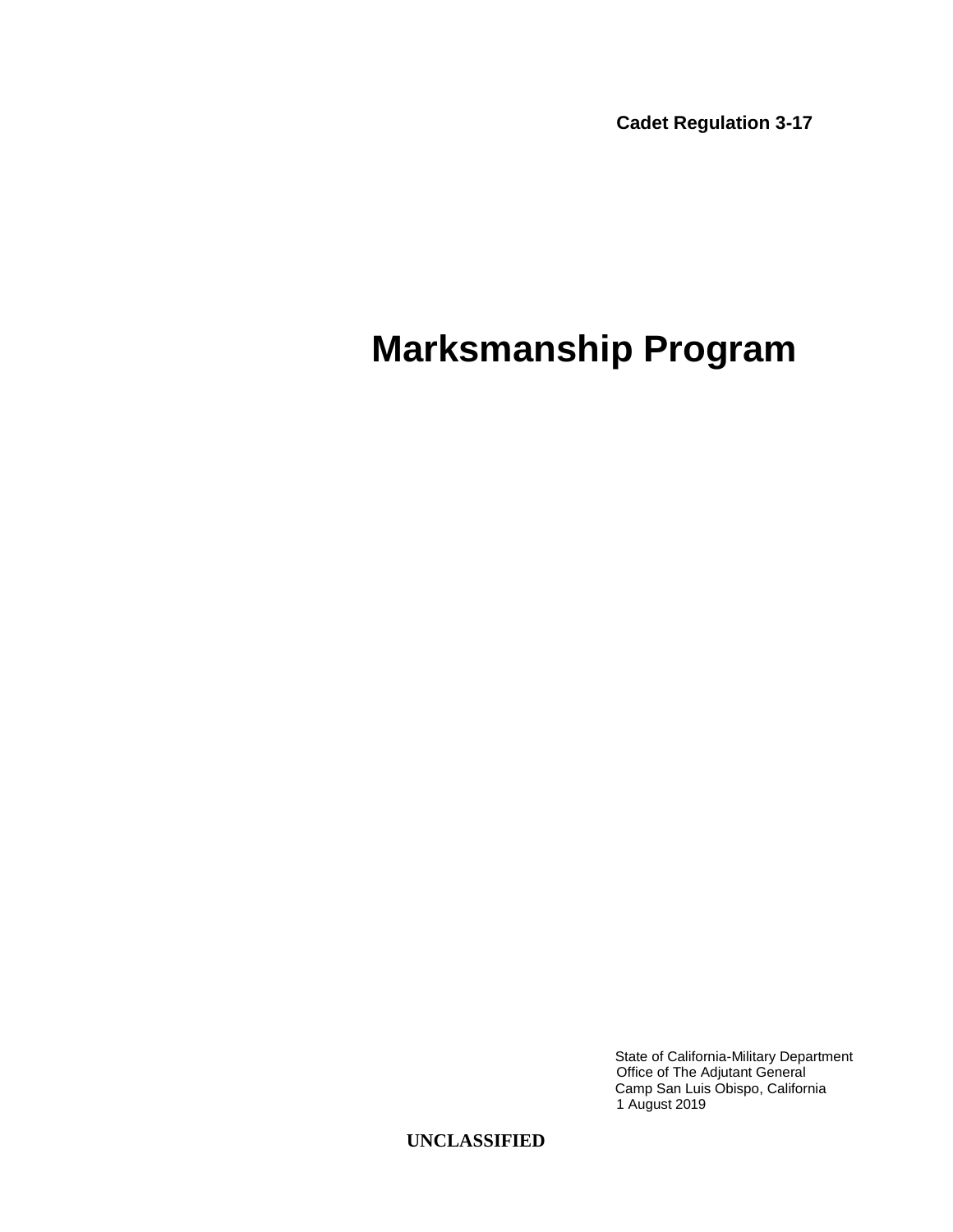# *SUMMARY of CHANGE*

CR 3-17 Rifle Marksmanship Program

\* This change makes major updates and combines three formerly independent regulations: CR 3-17 (Rifle Marksmanship Qualification Program), CR 3-18 (Competitive Rifle Marksmanship, and CR 3-19 (State Smallbore Rifle Team). CR 3-18 and CR 3-19 are rescinded.

- \* Defines the components of the marksmanship program
- \* Offers use of facilities and rifles at Camp San Luis Obispo for schools during 10<sup>th</sup> Corps drills
- \* Removes requirement for air rifles to be sporter models
- \* Adjusts standards for qualification
- \* Makes the Army marksmanship badges the standard for the Cadet Corps uniform
- \* Clarifies wear of marksmanship badges between Senior and Junior Division qualification
- \* Ends the use of preliminary matches
- \* Changes the categories of teams/competitions fired at state matches
- \* Encourages a training/certification requirement for marksmanship instructors
- \* Provides requirements on marksmanship safety and marksmanship techniques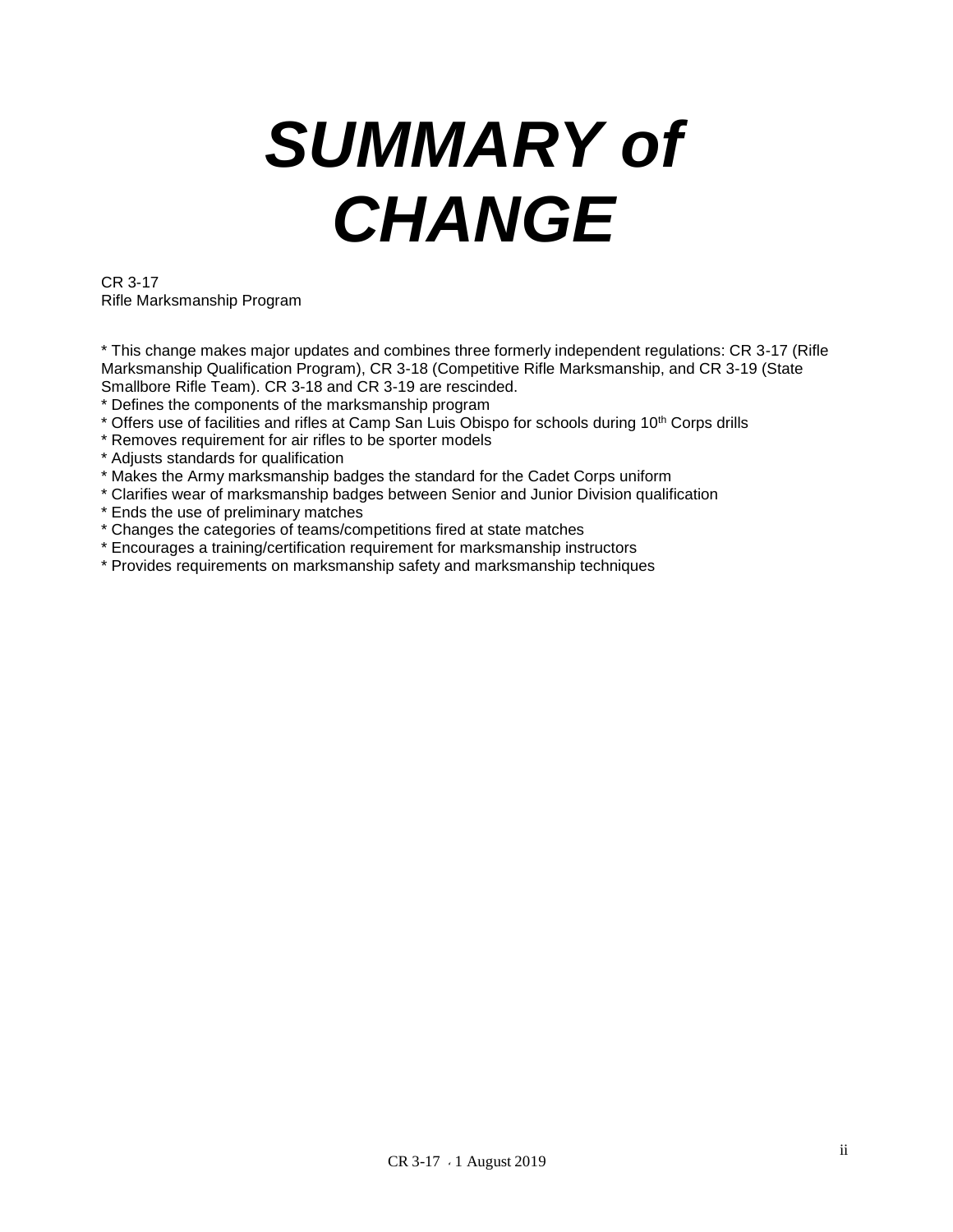**State of California – Military Department Cadet Regulation 3-17 Joint Force Headquarters Headquarters, California Cadet Corps Camp San Luis Obispo, California Effective 1 August 2019**

#### **Rifle Marksmanship Program**

By Order of the Adjutant General



**History.** This regulation consolidates the former regulations on Marksmanship into one document. It rescinds CR 3-18 and 3-19, combining them into CR 3-17, with minor changes.

**Summary.** This regulation describes the Marksmanship training program within the brigades, regiments, and units of the California Cadet Corps (CACC).

**Applicability.** This regulation applies to all schools currently maintaining membership in the CACC.

**Proponent and exception authority.** The proponent of this regulation is the Executive Officer, CACC. The proponent has the authority to approve exceptions or waivers to this regulation that are consistent with controlling law and

Regulations. The proponent may delegate this approval authority, in writing, to a field-grade manday staff officer or State Projects Officer. Activities or units may request a waiver to this regulation by providing full justification that includes a full analysis of the expected benefits. All waiver requests will be endorsed by the senior commandant officer of the requesting activity or unit and forwarded through their higher headquarters to the policy proponent.

**Supplementation.** Supplementation of this regulation and establishment of command and local forms are prohibited without prior approval, in writing, from the Executive Officer, California Cadet Corps. Send a draft copy of each supplement to – Youth Programs, California Cadet Corps, ATTN: Executive Officer, 10 Sonoma Ave, Camp San Luis Obispo, CA.

**Suggested improvements.** Users are invited to send comments and suggested improvements in memorandum form directly to the address listed above.

**Distribution.** This publication is available in electronic media only and is intended for all levels of the California Cadet Corps organization and is authorized for public distribution. Printed copies of this publication may be provided, within budget limitations, at the discretion of the Joint Force Headquarters, California 93405.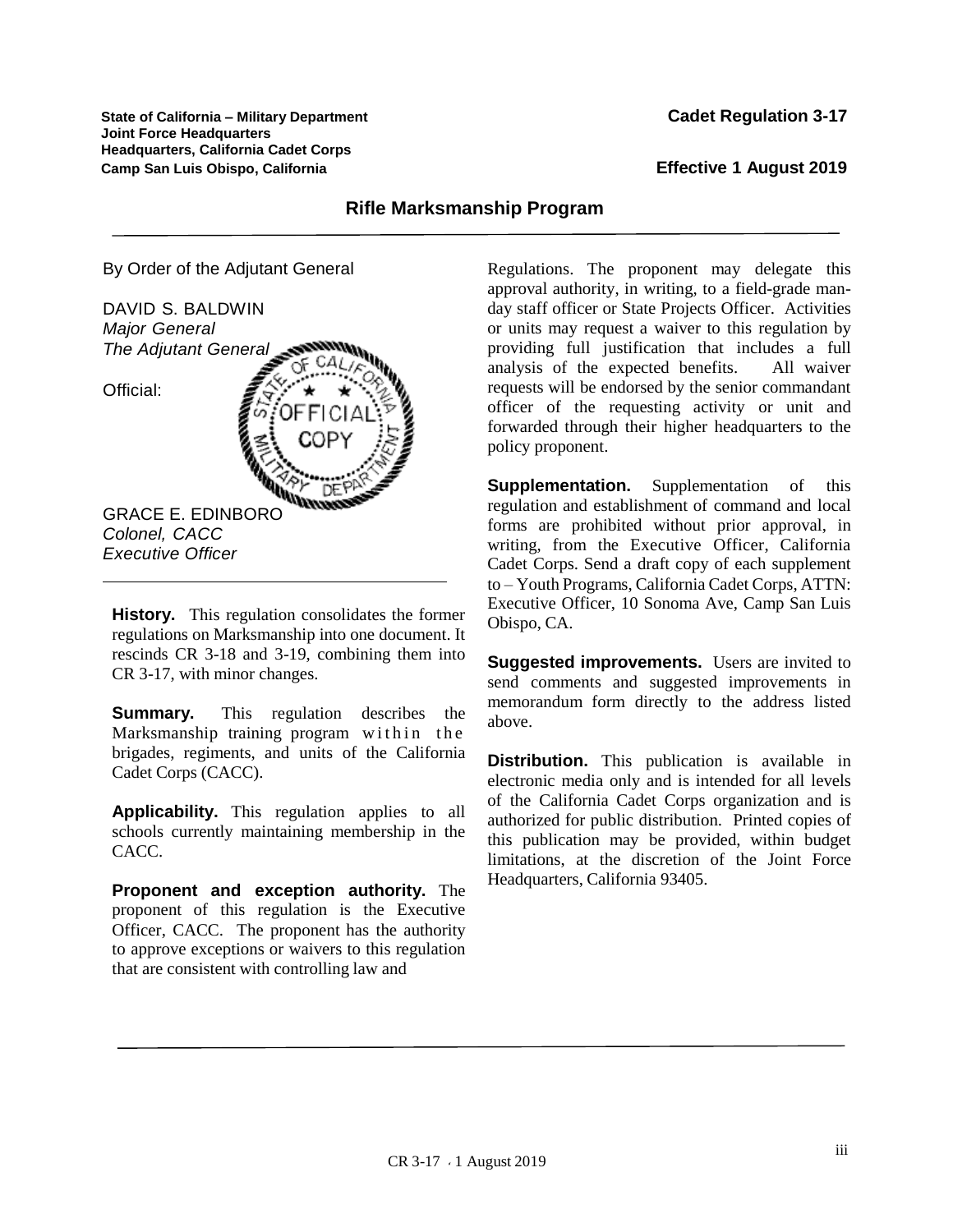**Contents** (Listed by paragraph and page number)

#### **Chapter 1 - Rifle Marksmanship Program and Basic Course**

- 1-1. Purpose, *page 1*
- 1-2. Objective, *page 1*
- 1-3. Authority, *page 1*
- 1-4. General, *page 2*
- 1-5. Cadet Courses of Fire, *page 3*
- 1-6. Civilian Marksmanship Program, *page 4*
- 1-7. Awards*, page 4*
- 1-8. Curriculum, *page 5*

#### **Chapter 2 - Competitive Marksmanship Program**

- 2-1. Purpose, *page 6*
- 2-2. Authority, *page 6*
- 2-3. General, *page 6*
- 2-4. Definitions, *page 6*
- 2-5. Rifle Match Rules, *page 8*
- 2-6. State Championship Rifle Matches, *page 9*
- 2-7*.* Awards, *page 9*

#### **Chapter 3 - State Smallbore Rifle Team & Air Rifle Team**

- 3-1. Purpose, *page 10*
- 3-2. Authority, *page 10*
- 3-3. General, *page 10*
- 3-4. Team Selection Rifle Matches, *page 10*
- 3-5. National Smallbore and Air Rifle Teams, *page 11*
- 3-6. Coach Selection*, page 11*

#### **Appendix A: 10 Commandments of Shooting Safety,** *page 12*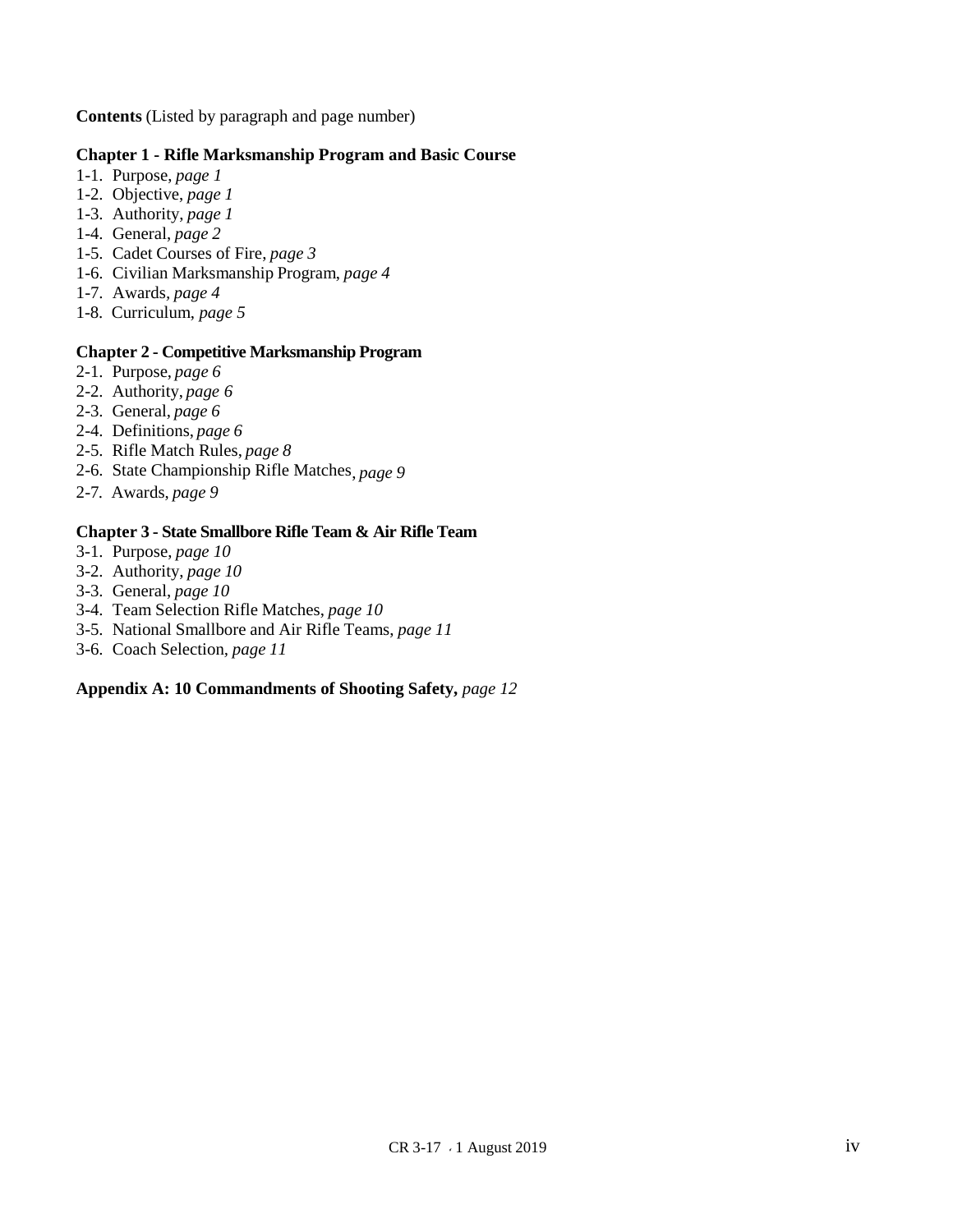## **CHAPTER 1**

#### **Rifle Marksmanship Program**

#### **1-1. PURPOSE.**

This chapter establishes the California Cadet Corps Rifle Marksmanship Program.

#### **1-2. OBJECTIVE.**

The objectives of the California Cadet Corps Rifle Marksmanship Qualification Program are for each individual cadet to:

- Develop marksmanship ability
- Learn and practice the safe handling of firearms
- Maintain marksmanship proficiency
- Prepare for competitive rifle marksmanship.

#### **1-3. AUTHORITY.**

 a. Section 511 of the California Military and Veterans Code states, "A sufficient number of rifles suitable for drill purposes may be purchased by the board of high school trustees, board of education, board of directors or trustees of a college or community college, county superintendent of schools, the State Superintendent of Public Instruction, or the Adjutant General out of any funds available and not otherwise appropriated."

 b. Section 512 of the California Military and Veterans Code states, "Target practice shall constitute a part of the instruction to be given to cadets. Members of the California Cadet Corps may engage in rifle matches and competitions conducted or held in this state or at any place in the United States. The Adjutant General may purchase and supply to each of the colleges, community colleges and high schools a sufficient number of Springfield or other efficient rifles for field target work and gallery practice and the ammunition and equipment therefore, as in his judgment is necessary for efficient rifle practice. A sufficient number of rifles suitable for field target work or gallery target firing and the ammunition and equipment therefore may be purchased by a board of high school trustees, board of education, board of directors or trustees of a college or community college, county superintendent of schools, or the State Superintendent of Public Instruction, out of any funds available therefore, and the governing body or governing officials of any high school, community college or college may purchase the necessary parts for and may repair any rifles acquired or furnished for the use of members of the California Cadet Corps. All target practice shall be under the supervision of the president, chief administrative officer, director or principal of the college, community college, or high school or such officer or officers as he or they may appoint. Competent members of the National Guard, State Military Reserve or Naval Militia may be detailed by the Adjutant General, with their consent, and upon request of the president, chief administrative officer, director or principal of the college, community college or high school as instructors of target practice in the California Cadet Corps. Such instructors while on duty at said college, community college or high school during target practice shall be under the immediate control and jurisdiction of the governing body of said college, community college or high school. The expenditures therefore may be paid out of the moneys appropriated for the maintenance of the California Cadet Corps.

 c. Section 513 of the California Military and Veterans Code states in part that, "The Adjutant General may detail from the organizations of the National Guard, State Military Reserve, or Naval Militia, competent members thereof who shall perform duties on behalf of the California Cadet Corps as may be assigned to them or who shall act as training and rifle practice instructors for the California Cadet Corps. The Adjutant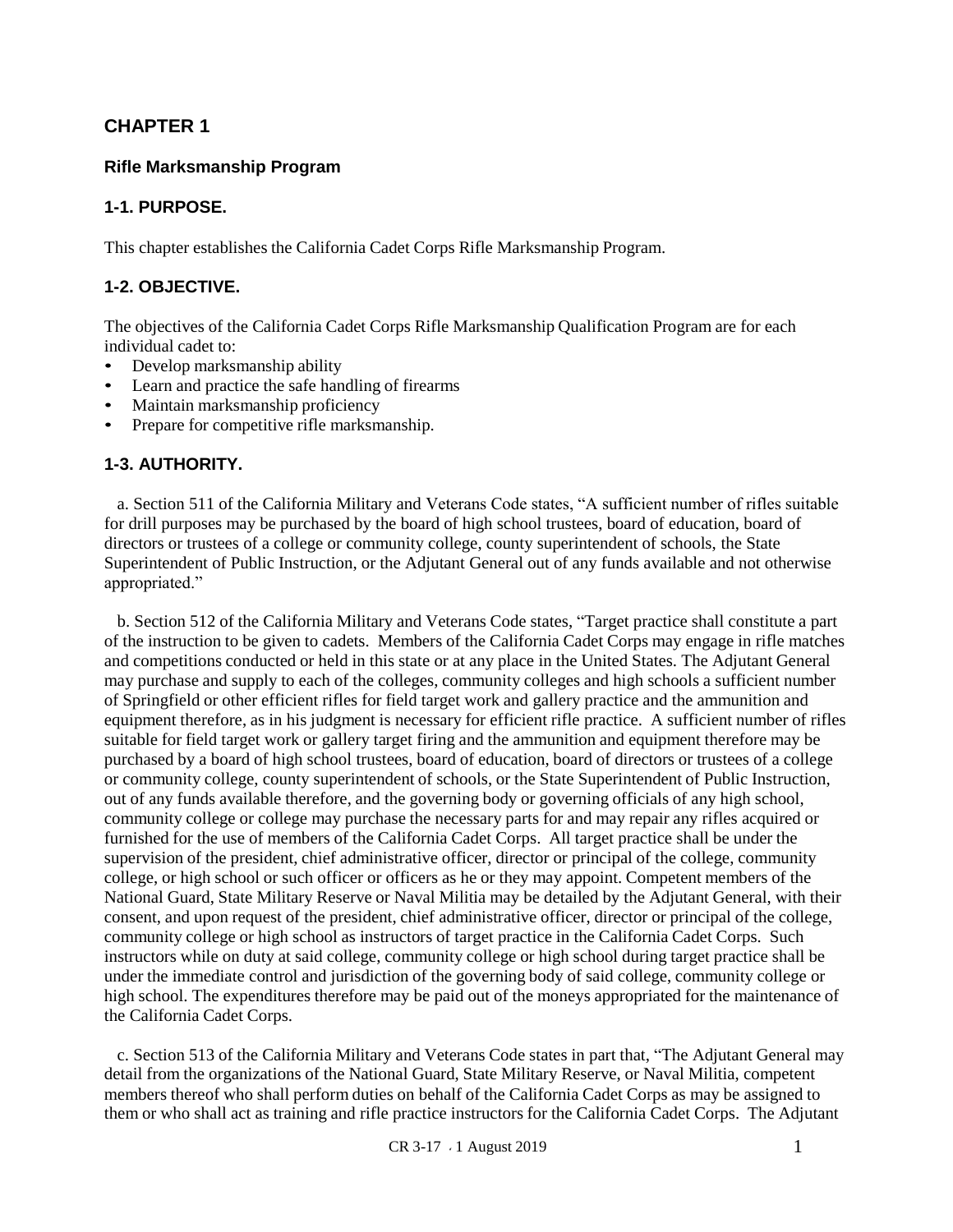General may provide for compensating the persons detailed for duty and service with the California Cadet Corps and the persons detailed to instruct the cadets in drill and target practice."

 d. Section 514 of the California Military and Veterans Code states in part that, "Whenever practicable members of the California Cadet Corps shall, under the supervision of the commandant of cadets, be permitted to shoot at target practice upon National Guard rifle ranges when not needed by the National Guard.

#### **1-4. GENERAL.**

 a. The optional California Cadet Corps Marksmanship Program consists of the components listed below. They are generally conducted in order, though some may be skipped at the option of the instructor. Marksmanship is a subject some districts and schools ban, but may be pursued if allowed by relevant authorities.

- 1) Weapons Safety
- 2) Marksmanship Fundamentals
- 3) Familiarization Course (for each type of weapon)
- 4) Qualification Course
- 5) Competitions
- 6) National Competitions

 b. Cadets must have written permission of their parent or legal guardian on file at the school to engage in marksmanship training each school year. See CACC Form 37 on the CACC website.

c. Cadets should demonstrate proficiency in basic marksmanship practices and positions.

 d. Each individual cadet in schools authorized marksmanship training will complete the Safety Course and the Familiarization Course. Once a cadet is qualified in the Safety Course, the Familiarization Course may be fired.

e. Completion of the Familiarization Course will be annotated to the cadet's service record.

 f. Marksmanship Instructors are encouraged to use National Rifle Association (NRA) rules for smallbore rifle marksmanship and Civilian Marksmanship Program (CMP) rules for air rifle marksmanship, particularly in competition situations.

#### **1-5. REQUIRED TRAINING**

 a. The following subjects will be covered in Weapons Safety Training. 100% score is required on the exam in order to proceed to weapons firing.

- 1) Rules for gun safety (muzzle, action, trigger)
- 2) Ten Commandments of Shooting Safety (see Appendix A)
- 3) Weapons Handling
- 4) Range Rules
- 5) Range Commands

 b. The following fundamentals will be taught and practiced before a cadet advances to Rifle Familiarization or Qualification.

1) Firing Positions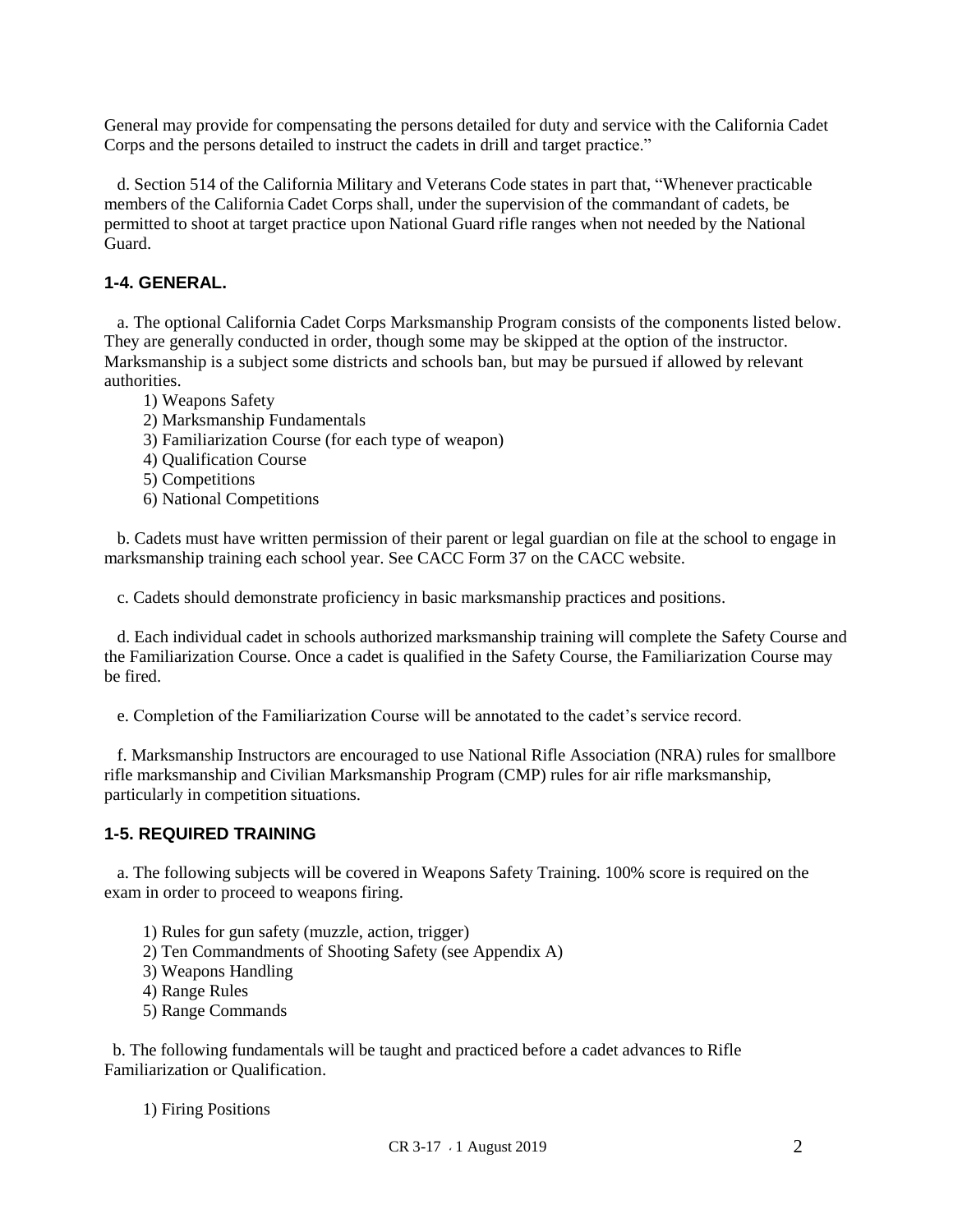2) Aiming 3) Breath Control 4) Trigger Squeeze

 c. Marksmanship Instructor Training: Instructors and Coaches running CACC Marksmanship programs are encouraged to take the JROTC Online Marksmanship Instructor Certification Course offered by the CMP at [http://thecmp.org/training-tech/jmic-jrotc-marksmanship-instructor-course/.](http://thecmp.org/training-tech/jmic-jrotc-marksmanship-instructor-course/) If you have trouble registering, you can email [sschoiwe@thecmp.org.](mailto:sschoiwe@thecmp.org) Once registered you have access to all of the material. The CMP web page providing Coaching Resources is [https://thecmp.org/training-tech/coaching-resources/.](https://thecmp.org/training-tech/coaching-resources/)

#### **1-5. CADET CORPS COURSES OF FIRE.**

 a. Prior to handling any weapon with ammunition, a cadet must have achieved 100% on the Weapons Safety Exam. The exam is provided as part of the Cadet Corps Marksmanship curriculum.

 b. The Familiarization Course consists of five shots in any position (prone, kneeling, or standing) with one minute per shot time limit. Instructors are encouraged to have students (especially in Senior Division) fire five familiarization shots in each position. Sitting may be used in lieu of kneeling. If ammunition and time are available, familiarization may consist of more than five shots.

c. Qualification Courses are fired as follows:

1) Senior Division (cadets enrolled in grades 9 and above):

 (a) The course for smallbore rifle shall consist of 30 shots, 10 each on prone, kneeling, and standing. The course for air rifle shall consist of 30 shots, 10 each on prone, standing, and kneeling, in that order.

 (b) For smallbore rifle courses, NRA Rules should be followed. They are available on line, and are updated periodically. At the time of this regulation being written, one minute shall be permitted per shot for prone and kneeling, and 90 seconds per shot for standing, with five minutes allowed for position and target change between positions. Total time for a course of fire for smallbore rifles is 45 minutes.

 (c) For air rifles, CMP Rules should be followed. They are available on line, and are updated periodically. CMP uses a Preparation and Sighting Stage of 8 minutes, time for record fire of one minute per shot (90 seconds in the standing position), time for changing positions of five minutes, and five more minutes for sighting in the new position. This falls under Rule 5.3.2 of the CMP 3-Position Air Rifle Rules (2018-2020). Total time for a course of fire for air rifles is 63 minutes.

 (d) Time is not checked on each shot. The total time allotted per shot and position change is monitored. If all the firers complete the course of fire prior to the time running out, the range officer may move on to the next course of fire.

 (e) Each of the 30 shots yields a possible score of 10 points with a grand total possible for all three positions of 300 points.

 2) Junior Division (cadets enrolled in grades 8 and below). – Course shall consist of 30 shots from the prone unsupported position, with a time limit of 38 minutes and a possible score of 300 points. The same course of fire is used for smallbore and air rifles.

 d. Rifles. Only smallbore rifles as defined in NRA Rule 3.2, "Any Rifle" (with metallic sights as defined in NRA Rule 3.7(a) or air rifles as defined in rule 4.2, Sporter Air Rifle, of the National Standard Three-Position Air Rifle Rules may be used for competition unless the competition circular specifically states otherwise. NOTE: using rifles that don't qualify as sporter air rifles reduces the accuracy of fire and may make qualification more difficult for cadets.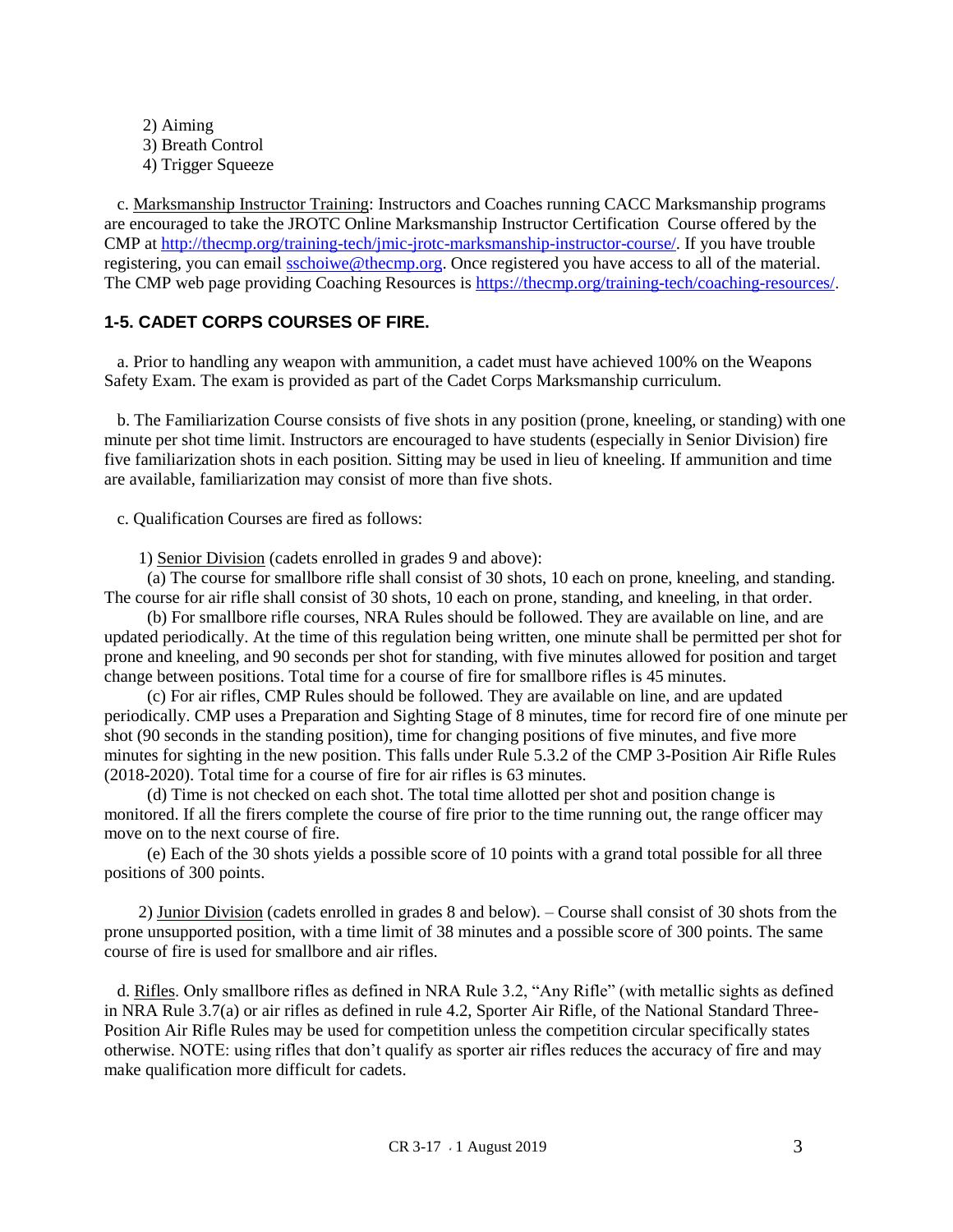e. Targets.

(1) Smallbore rifles use

A-36 (Senior Division – smallbore),

A-17 (Junior Division – smallbore)

 (2) Air Rifles use the NC-AR10, Orion Scoring System, or ISSF 10-meter target with scoring rings or use either AR-1 Target

(3) Verify type of target with current NRA or CMP Rulebooks for competitions

(4) Paper or electronic targets are acceptable

 f. Range. Ranges for smallbore rifles shall be 50 feet and must comply with NRA, and CAL-OSHA requirements for indoor or outdoor ranges. Ranges for air rifles must be 10 meters (32 feet, 9.7 inches) and must comply with rule 5.5 of the National Standard Three-Position Air Rifle Rules.

g. Ammunition. Only standard velocity ammunition may be used.

#### **1-6. CIVILIAN MARKSMANSHIP PROGRAM.**

 a. The **Civilian Marksmanship Program** (**CMP**) is a [U.S. government-](https://en.wikipedia.org/wiki/Federal_government_of_the_United_States)chartered program that promotes [firearm](https://en.wikipedia.org/wiki/Firearm) safety training an[d rifle](https://en.wikipedia.org/wiki/Rifle) practice with special emphasis on youth. The CMP operates through a network of affiliated private organizations, shooting clubs, and state associations. The organizations, clubs, and associations offer firearms safety training and marksmanship courses as well as the opportunity for continued practice and competition.

 b. CMP membership. California Cadet Corps units opting to participate in the marksmanship program may be affiliated with the Civilian Marksmanship Program if they are going to participate in marksmanship competitions outside the California Cadet Corps. Membership may be a single school, a group of schools, a regiment, or a brigade. If cadets are only firing to qualify and compete within Cadet Corps marksmanship competitions, membership in CMP is optional.

 c. Contact Information. You can find out more information about the Civilian Marksmanship Program on their website at [http://www.thecmp.org.](http://www.thecmp.org/)

 d. Name of CMP Clubs: California Cadet Corps units shall use the naming convention of "California Cadet Corps – Name of School(s), Regiment, or Brigade" when filling out the CMP Affiliation Application Form. California Cadet Corps clubs shall be in the "Junior Club" classification.

 e. Limits on Marksmanship Programs: The CMP allows junior marksmanship programs for BB guns, air rifle, air pistol, 50-foot smallbore rifle, smallbore pistol, high-power rifle, metallic silhouette, and clay targets. Nothing in this regulation shall be intended to limit the scope of a CACC CMP team's programs; however, the only awards presently offered by the CACC are limited to those courses of fire described in this regulation (50-foot smallbore rifle and 10-meter air rifle).

**1-7. AWARDS.** Cadets who qualify using the standards in this regulation shall be awarded qualification badges in accordance with CR 1-1. Awards are not authorized for familiarization courses. US Army Marksman, Sharpshooter, and Expert marksmanship badges will be used with Small Bore Rifle or Rifle (for air rifle) tabs.

a. Qualification Standards (Smallbore or Air Rifle):

 Both Senior and Junior Divisions fire 30 shots for a maximum score of 300 points (see para 1-5) 1) Minimum score for marksman = 165 (55%)

CR 3-17 1 August 2019 4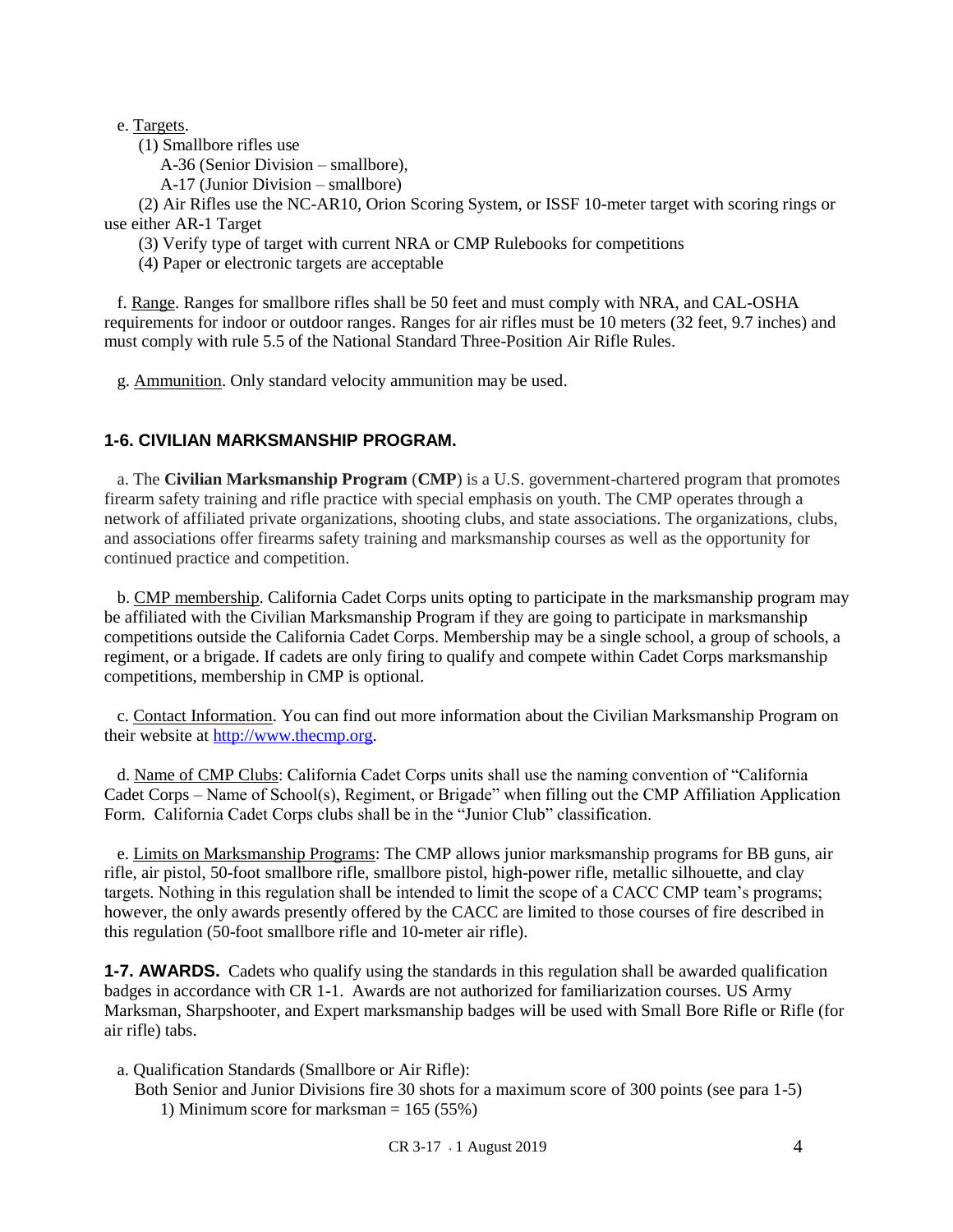- 2) Minimum score for sharpshooter  $= 195 (65%)$
- 3) Minimum score for expert = 240 (80%)

 b. California Cadet Corps cadets may earn US Army qualification badges with the Rifle tab by firing the following courses of fire on the Engagement Skills Trainer (EST) 2.0 and achieving the indicated scores:

1) Junior Division–40 shots from the prone supported position to "pop up targets" from varying distances on the screen as prescribed by the Army's course of fire.

- a) Marksman =  $23-29$  "hits" out of 40
- b) Sharpshooter =  $30-35$  "hits" out of 40
- c) Expert =  $36$  or more "hits" out of  $40$

2) Senior Division – 20 shots from the prone supported position, 10 shots from the prone unsupported position, and 10 shots from the kneeling position on "pop up targets" from varying distances on the screen as prescribed by the Army's course of fire.

- a) Marksman  $= 23-29$  "hits" out of 40
- b) Sharpshooter =  $30-35$  "hits" out of 40
- c) Expert =  $36$  or more "hits" out of  $40$

#### **1-8. CURRICULUM**

 a. The California Cadet Corps Curriculum has a strand on Marksmanship: M13. It may be found on the curriculum website. Goals for completion of the curriculum should include all students completing the Safety Course and Exam, Marksmanship Fundamentals, and Introduction to Marksmanship Competition.

b. Suggested minimum course content for Marksmanship Courses includes:

I. Safety

Firearms Safety Firearms Rules Range Rules II. Nomenclatures Common names of rifle parts III. Shooting Dominant Eye Fundamentals Firing Positions Aiming and Zeroing a Rifle Breath Control Steadying the Weapon / Consistent Stance

Trigger Control and Follow Through

IV. Familiarization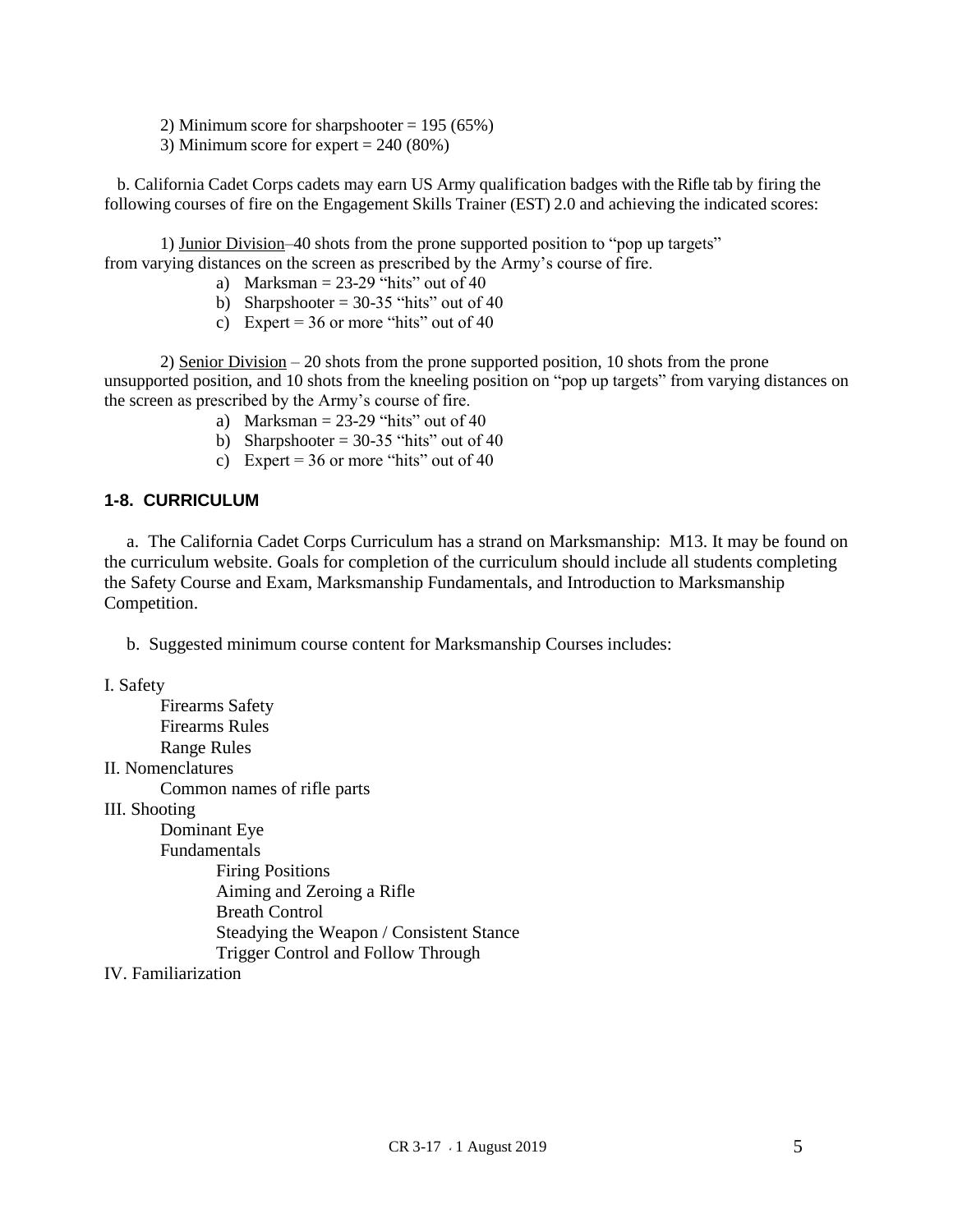## **CHAPTER 2**

#### **COMPETITIVE MARKSMANSHIP PROGRAM**

#### **2-1. PURPOSE.**

The purpose of the California Cadet Corps Competitive Rifle Marksmanship program is to afford cadets an opportunity to further develop the safe handling of firearms, marksmanship ability, engage in an internationally recognized sport, and practice those essential qualities of team leadership, sportsmanship, fair play and self-discipline.

#### **2-2. AUTHORITY.**

Section 512 of the California Military and Veterans Code provides in part that "Members of the California Cadet Corps may engage in rifle matches and competitions conducted or held in this state or at any place in the United States."

#### **2-3. GENERAL.**

 a. Members of the California Cadet Corps must have the written permission of their parents or legal guardian prior to engaging in competitive rifle marksmanship and the State Championship Smallbore Rifle Matches and/or State Championship Air Rifle Matches. See CACC Form 37 on the HQ CACC website.

 b. Members of the California Cadet Corps must complete the Weapons Safety Course and Marksmanship Fundamentals Course as presented in the Cadet Corps Curriculum strand M13 prior to engaging in the Competitive Rifle Marksmanship program.

 c. Members of the California Cadet Corps who participate in competitive rifle marksmanship are authorized and encouraged to enroll in National Rifle Association (NRA) Junior Rifle Clubs, Civilian Marksmanship Program(CMP), 4-H Club, Boy Scout, American Legion, etc., programsthat may be available near where they live.

 d. Failure of any member of the California Cadet Corps in any matter pertaining to safety, fair play, sportsmanship and personal conduct constitutes grounds for disqualification from any California Cadet Corps, NRA or CMP sanctioned rifle match while participating as a member of the California Cadet Corps.

 e. The conduct of all California Cadet Corps sanctioned rifle matches shall be in accordance with current NRA or CMP Smallbore or Air Rifle rules except where amended herein or by direction of the Executive Officer, California Cadet Corps.

**2-4. DEFINITIONS.** The following definitions are in effect and are in addition to those defined by current NRA or CMP Smallbore Rifle or Air Rifle rules:

a. Brigade Rifle Matches – Rifle matches sanctioned or sponsored by a cadet brigade.

 b. CACC Marksmanship Familiarization Course - the initial opportunity for cadets to fire a smallbore or air rifle, consisting of five shots in one or more of the standard firing positions.

 c. Cadet – Any student in good standing actively enrolled in a California Cadet Corps unit which is recognized by HQ CACC.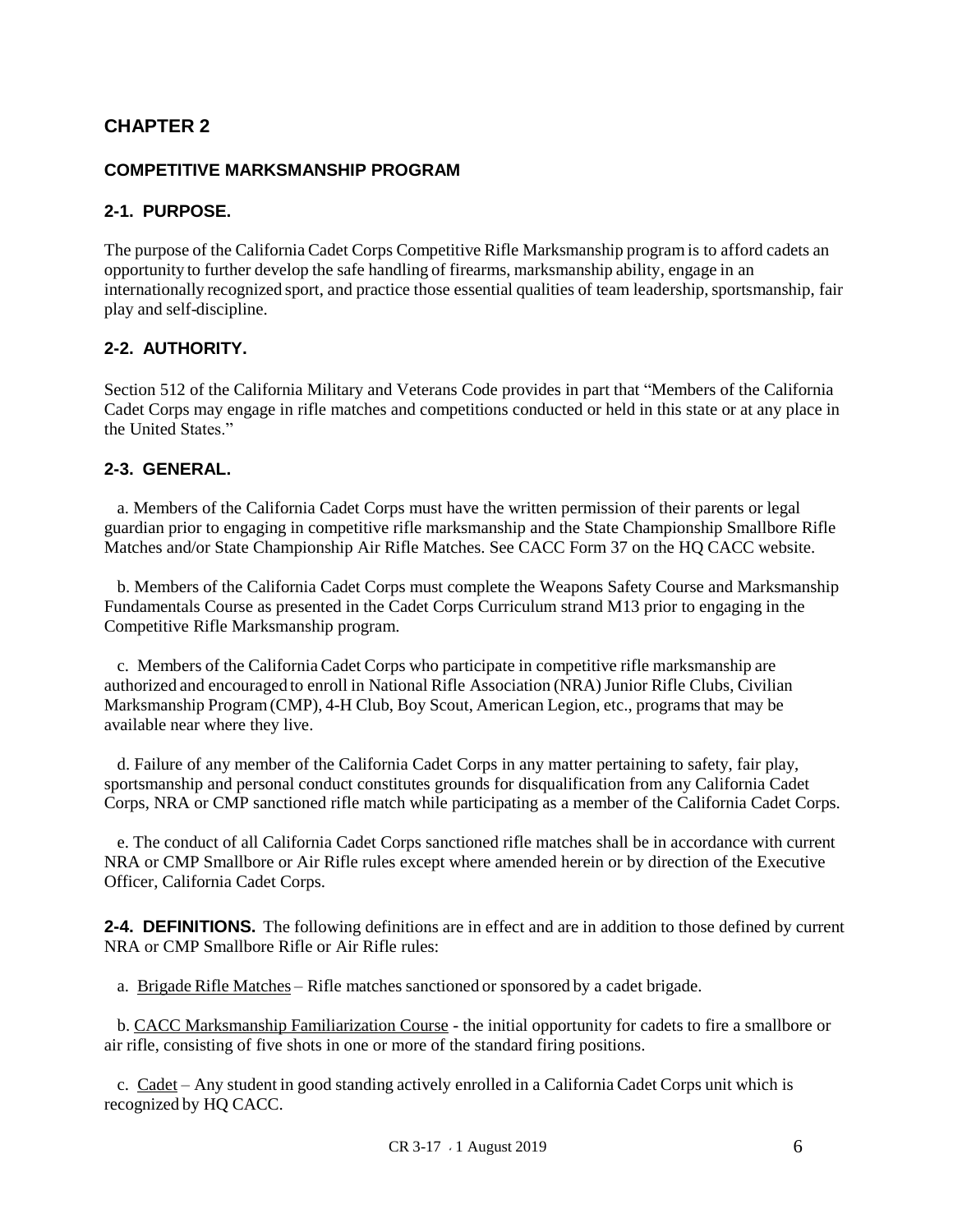d. Challenge – The official declaration of a competitor who feels that a target fired upon has been improperly evaluated, scored or recorded.

e. CMP – Civilian Marksmanship Program.

 f. Junior Division Cadets – Cadets enrolled in grades 7-9 of a junior high school, grade 9 of a high school or grades 6-8 of a middle school and cadets enrolled in an elementary school. Once a cadet fires competitively as an individual or as a member of a Junior Division Team, he must remain a member of that team for the remainder of the season.

 g. Junior Division Teams – Teams consisting of junior high school, middle school or elementary school cadets. Cadets enrolled in high school, senior high schools or grades 10-12 may not compete on a Junior Division Team. 9<sup>th</sup> grade cadets enrolled in high school may fire on a Senior Division team, and may qualify as a Senior Division firer.

 h. Leagues – Teams of several individual Cadet Corps units bound together by mutual agreements for conduct and promotion of rifle marksmanship. Each cadet brigade may have one or more leagues.

i. Match – A rifle or air rifle match, competition or tournament.

 j. Match Fees – Monies collected to partially or completely defray the expenses of a match or series of matches. Such fees may cover ammunition, awards, lodging, meals, CMP/NRA registration fees, targets, transportation and other real expenses. Fees may not be levied to compensate match officials or other individuals.

 k. Postal Match – A rifle or air rifle match fired at a unit's locally available range under the supervision of an impartial observer; ordinarily using serialized targets provided by higher authority which are verified correct by the impartial observer; after which the targets are mailed to a higher supervisory authority for scoring and evaluation.

 l. Rifle/Air Rifle – Only smallbore rifles as defined in NRA Rule 3.2, Any Rifle, are authorized, and only sporter class air rifles as defined in the National Standard Three Position Air Rifle Rules, are authorized for competitions unless specifically stated otherwise in the competition announcement.

m. Senior Division Cadets – Cadets enrolled in grades 10-12 of a high school or senior high school. 9<sup>th</sup> graders attending a 4-year high school may be put in Senior Division.

 n. Senior Division Teams – Teams consisting of high school or senior high school cadets. Junior High School, Middle School and Elementary School cadets who train concurrently with high schools or senior high schools may fire as members of a Senior Division Team, but once having done so, may not fire on a Junior Division Team for the remainder of the season.

 o. Special Matches – Matches organized or sponsored by Cadet Corps units or leagues not otherwise defined by this regulation.

p. State Championship Senior Division Position Rifle Matches - Matches sponsored by the California Cadet Corps to determine the most outstanding marksmen and shooting teams at the Senior Division level. During times of austere funding, these matches may be conducted on a Postal Match basis subject to certain limitations that will be announced in the pertinent Match Bulletin.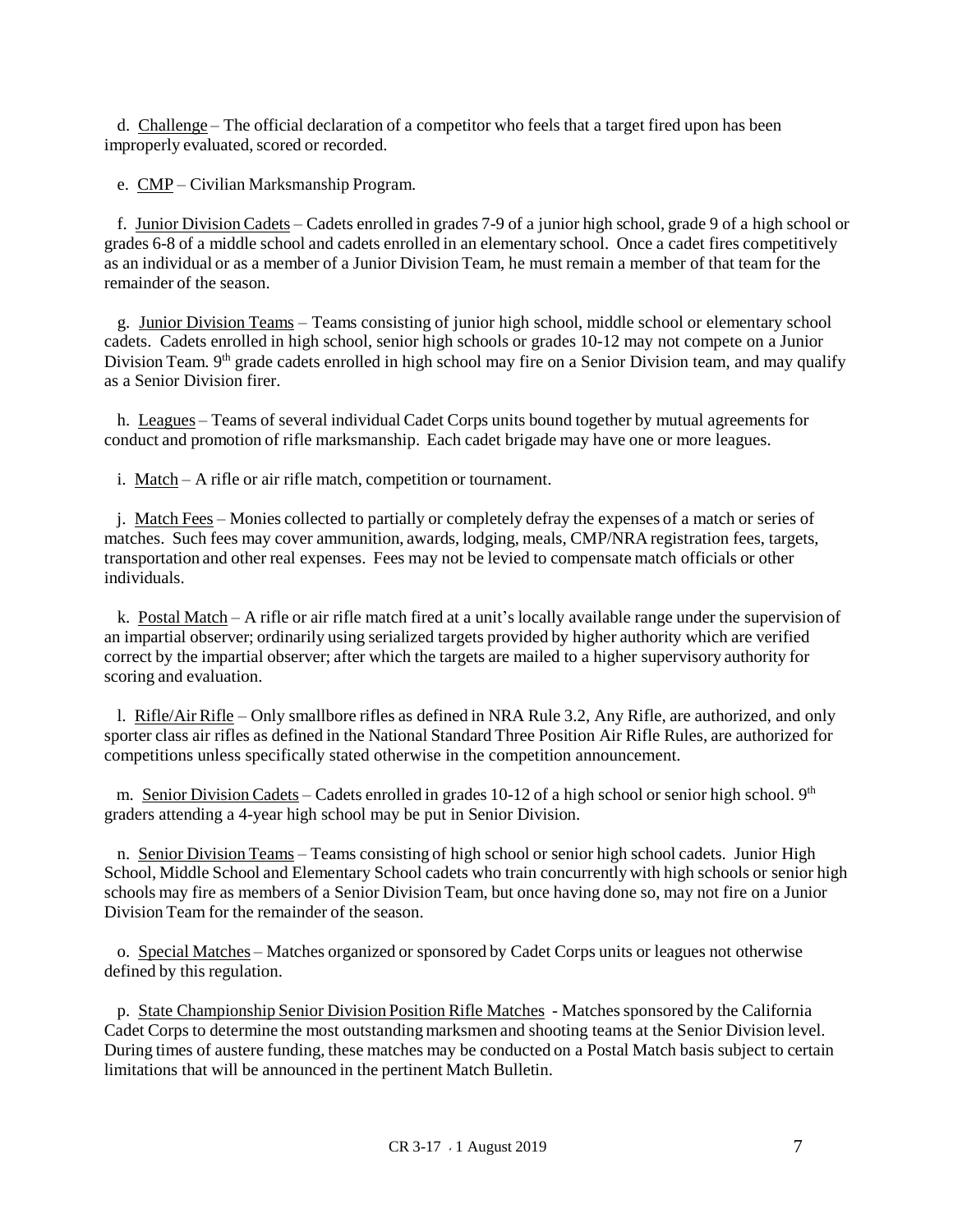q. State Championship Junior Division Position Rifle Matches – Matches sponsored by the California Cadet Corps to determine the most outstanding marksmen and shooting teams at the Junior Division level. During times of austere funding, these matches may be conducted on a Postal Match basis subject to certain limitations that will be announced in the pertinent Match Bulletin.

#### **2-5. RIFLE MATCH RULES**

 a. One or more of the following disinterested individuals must witnessfiring of a Rifle Match and endorse score cards certifying that the match was conducted under current rules and regulations and that the scores submitted are correct:

- 1) Brigade Advisor.
- 2) Commandant of Cadets from another unit.
- 3) An NRA or CMP Referee.
- 4) Other disinterested individuals authorized by HO CACC prior to conducting the match.

b. The following special rules will apply in conducting Rifle Matches:

- 1) Only rifles equipped with metallic sights as defined in NRA Rule 3.7 or as defined in National Standard Three Position Air Rifle Rules 4.3 shall be used (unless waived by the CACC XO)
- 2) Only standard velocity ammunition shall be used.
- 3) Only serial numbered targets provided by HQ CACCshall be used unless waived by the CACC XO.
- 4) Time limits shall be in accordance with NRA or CMP Rules or Cadet Regulation 3-17, depending on which organization's rules the match is being fired using.
- 5) At the school level, teams may be of an unlimited size to provide for necessary substitutions. Entries on CACC Form 35, Official Scorecard, will be limited to not more than five cadets in state inperson or postal rifle matches. The highest five scores fired will comprise the five-member team. Alternates, if not indicated on the CACC Form 35, will be automatically declared as the sixth highest score for the five-member team.
- 6) All cadets eligible under the provisions of this regulation who are not members of a school cadet rifle team may apply to compete in the State Rifle Matches if their school allows marksmanship participation.
- 7) Only official scorecardsshall be used to report match scores. All targets will be maintained by the Brigade Advisor in the case of postal matches until the conclusion of the State Rifle Matches.
- 8) Claims concerning misplaced sighting shots will not be allowed after a competitor has fired more than one shot on the target. The Officer-in-Charge (OIC) of the match or his designated representativemust be notified of any misplaced sighting shot which might be mistaken for a record shot.
- 9) Each competitor will be responsible for clearly recording his/her name, rank, school, relay and firing point number on his/her target.
- 10) Decisions of ties in the event that individuals or teams fire the same numerical score over the entire course will be ranked by applying the following in the order listed:
	- a) By the highest-ranking score in the Standing Position. If still tied;
	- b) By the highest-ranking score in the Kneeling Position. If still tied;
	- c) By the highest-ranking score in the Prone Position. If still tied;
	- d) By the greatest total number of Center Shots. If still tied;
	- e) By refiring the Standing Position, or ten prone shots for junior division postal matches.
- 11) Challenges may be made by the team coach, team captain, or in case of individual matches, by the competitor. Challenges will be made to the OIC of the match or his designated representative. The competitor and/or the team captain or team coach may be present when a target is rechecked. Rechecks will be made by the OIC or his designated representative, providing he has not previously scored or checked the target, or an NRA/CMP Official Referee.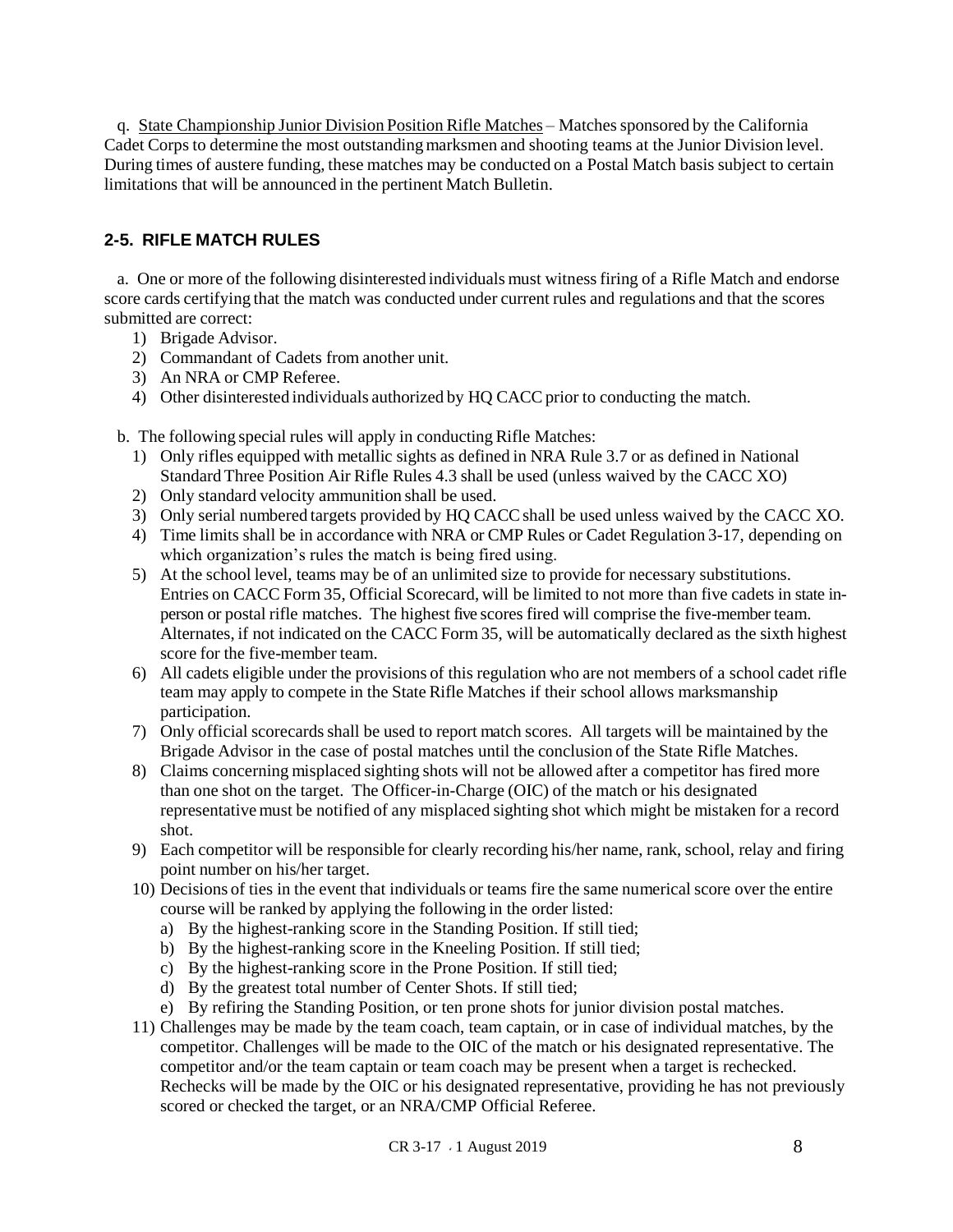- 12) Cadets must have earned at least a Marksman Qualification Badge to be eligible to compete at the State Rifle Matches. May be waived if done so in the Match Bulletin.
- 13) The course of fire for State level Rifle Matches is a 3 x 10 course of fire (10 shots in each position, prone, standing and kneeling, fired in that order) unless otherwise directed in the Match Bulletin issued by HQ CACC.
- 14) The course of fire for Junior Division Rifle Matches is 30 shots in the prone position unless otherwise directed in the Match Bulletin issued by HQ CACC.

#### **2-6. STATE CHAMPIONSHIP RIFLE MATCHES.**

 a. Postal Championships will be conducted on a postal basis in accordance with the rules enumerated above.

 b. A commandant wishing to enter postal matches must request serial numbered targets from HQ CACC, specifying whether the matches will be smallbore rifle or air rifle. Scorecards (CACC Form 35) will be forwarded to arrive at HQ CACC not later than the dates published in the match circular/bulletin. All targets will be maintained by the Brigade Advisor for public inspection until the conclusion of the State Rifle Matches.

 c. The State Championship Rifle Matches may be held annually at a location within the state. Participants must have qualified at least as Marksman on a CACC qualification course. The match will be announced by HQ CACC circular or WARNORD.

 d. The California Cadet Corps will provide, within budgetary limitations, ammunition, awards, lodging, meals, targets and transportation. Shooting equipment such as spotting scopes, pads, etc., WILL NOT be furnished by HQ CACC. A match fee may be assessed those individuals and teams attending.

 e. The course of fire for the California Cadet Corps State Rifle Championships will depend in part upon availability of facilities and will be announced in the Match Bulletin.

f. The following championships will usually be fired:

SENIOR DIVISION Knight (Individual and Team Aggregate) O'Sullivan (5-person team) Clausen (Individual Aggregate, Team Match) Warren (Individual Match Aggregate)

JUNIOR DIVISION Allred (5-member team) Speed (High Individual, both matches) Veronda (High Individual, either match)

 g. All Competitors at the State Championship Matches, regardless of status, will shoot the same course of fire.

 h. The course of fire will be dependent upon available range facilities and announced in the Match Bulletin.

**2.7. AWARDS.** Authorized marksmanship training awards are described in Cadet Regulation 1-1.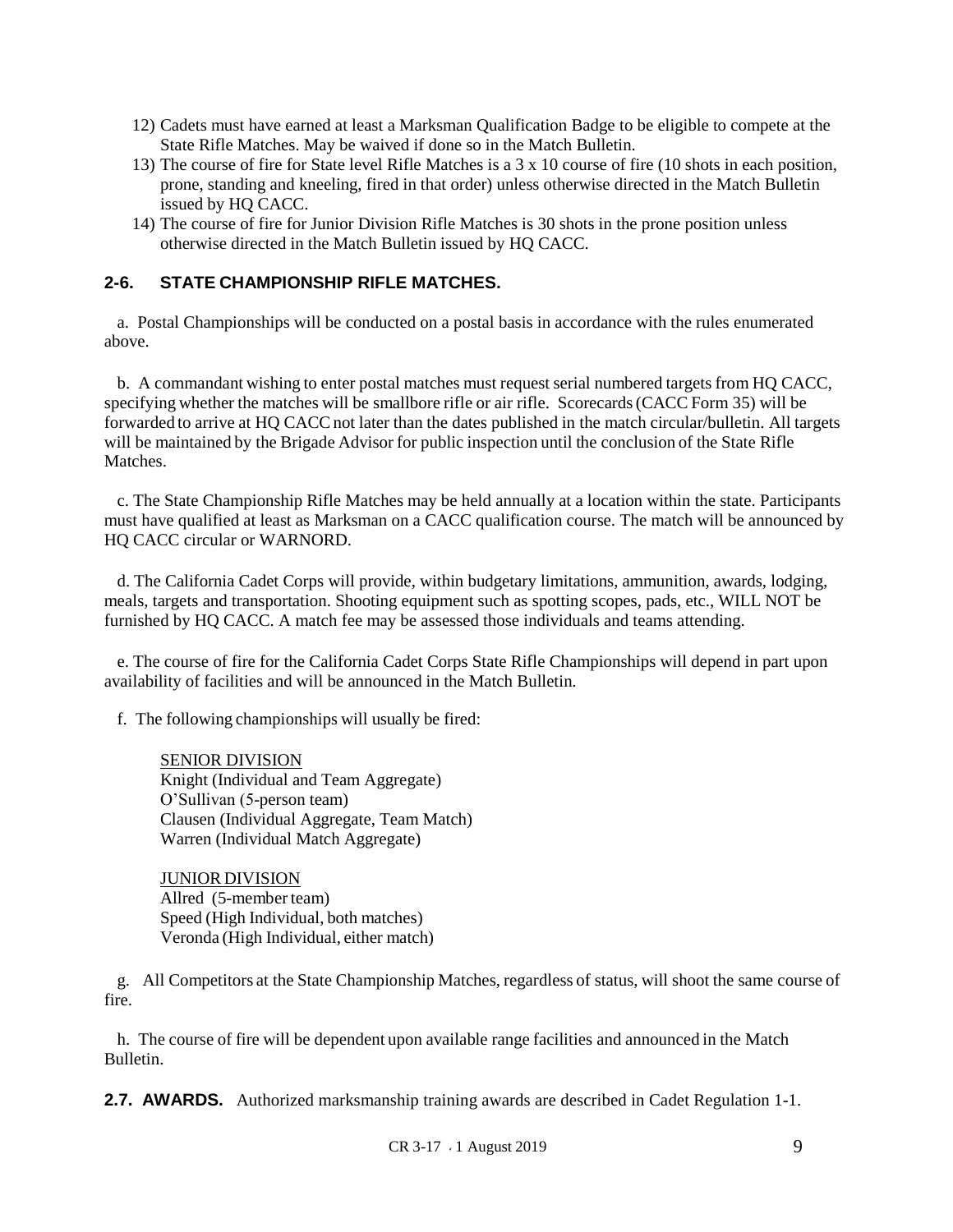#### **CHAPTER 3**

#### **STATE SMALLBORE RIFLE TEAM & AIR RIFLE TEAM**

#### **3-1. PURPOSE.**

This regulation establishes the procedures to select cadets for participation in the CACC State Smallbore Rifle Team as well as the State Air Rifle Team, if teams are formed.

#### **3-2. AUTHORITY.**

Section 512 of the California Military and Veterans Code provides in part that, "Members of the California Cadet Corps may engage in rifle matches and competitions conducted or held in this state or at any place in the United States."

#### **3-3. GENERAL.**

 a. Cadets must have written permission of their parent or legal guardian on file at the school to engage in marksmanship training each school year and prior to engaging in the team selection process. See CACC Form 37, available on the HQ CACC website.

b. Definitions and rules contained in Chapter 2 apply.

#### **3-4. TEAM SELECTION FOR RIFLE MATCHES.**

 a. Each year, a State Smallbore Rifle Team or individual(s) as well as a State Air Rifle Team or individuals may be selected from the membership of the California Cadet Corps to the National Rifle Matches held at Camp Perry, Ohio.

 b. Selection of a team will be based upon administrative and budget considerations and the final determination to send a team to Camp Perry will be announced annually by HQCACC as soon as practical.

 c. A maximum of 15 team candidates for the State Smallbore Rifle Team and an additional 15 candidates for the State Air Rifle Team will be selected at State Championship Matches. This number may vary at the discretion of HQCACC.

 d. Cadets who indicate a desire to devote the necessary time and effort to compete in the national matches will be considered for membership in a team.

 e. Individual cadets may be selected to represent the California Cadet Corps at Camp Perry if qualified teams as determined by HQ CACC are not selected.

 f. Candidates must receive a National Rifle Association classification card or fire in the required number of matches necessary to receive a classification.

 g. Prior to 15 June annually, proof of classification, a proposed outline of practice sessions and a listing of NRA sanctioned matches to be attended prior to Camp Perry must be submitted to HQ CACC.

 h. All candidates must submit a declaration of intent to participate in national matches NLT 1 July. Candidates who do not submit this declaration by the deadline will not be considered.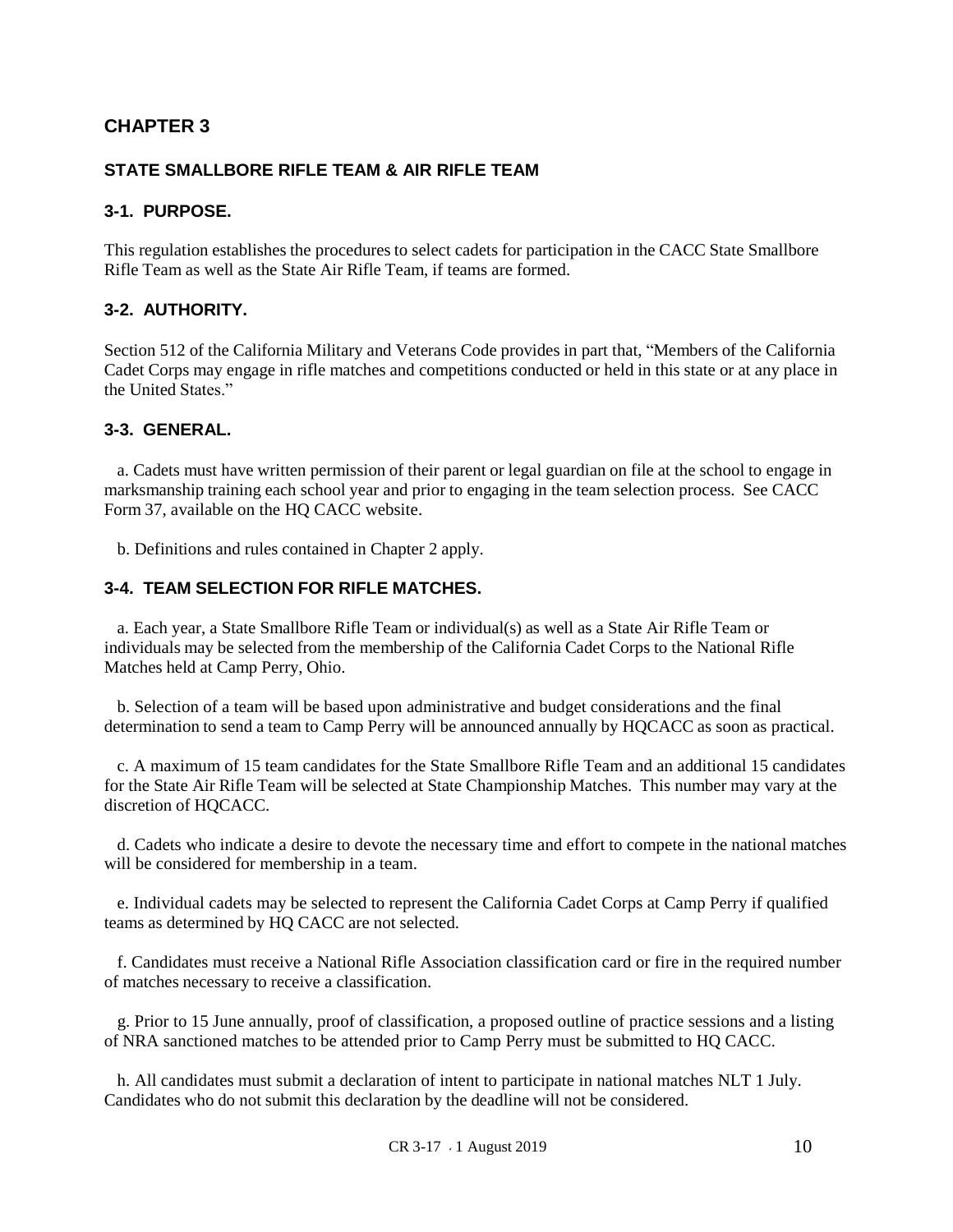#### **3-5. NATIONAL SMALLBORE AND AIR RIFLE MATCHES.**

 a. Qualified cadets selected as official team members may participate in the National Rifle Matches at Camp Perry, usually held each August.

 b. Funding resources available to defray expenses will be made available to those cadets who attend national matches.

#### **3-6. COACH SELECTION.**

 a. Teams attending national matches will be under the supervision of, and accompanied to Camp Perry by a minimum of one coach per ten cadets.

 b. Coaches will be selected by HQ CACC from members of the HQCACC staff, brigade advisors, commandant personnel, enlisted personnel or officers of the California National Guard or State Defense Forces.

 c. Coaches will be responsible for the planning, implementation, and supervision of the intensive practice sessions described in 3-4(g) above.